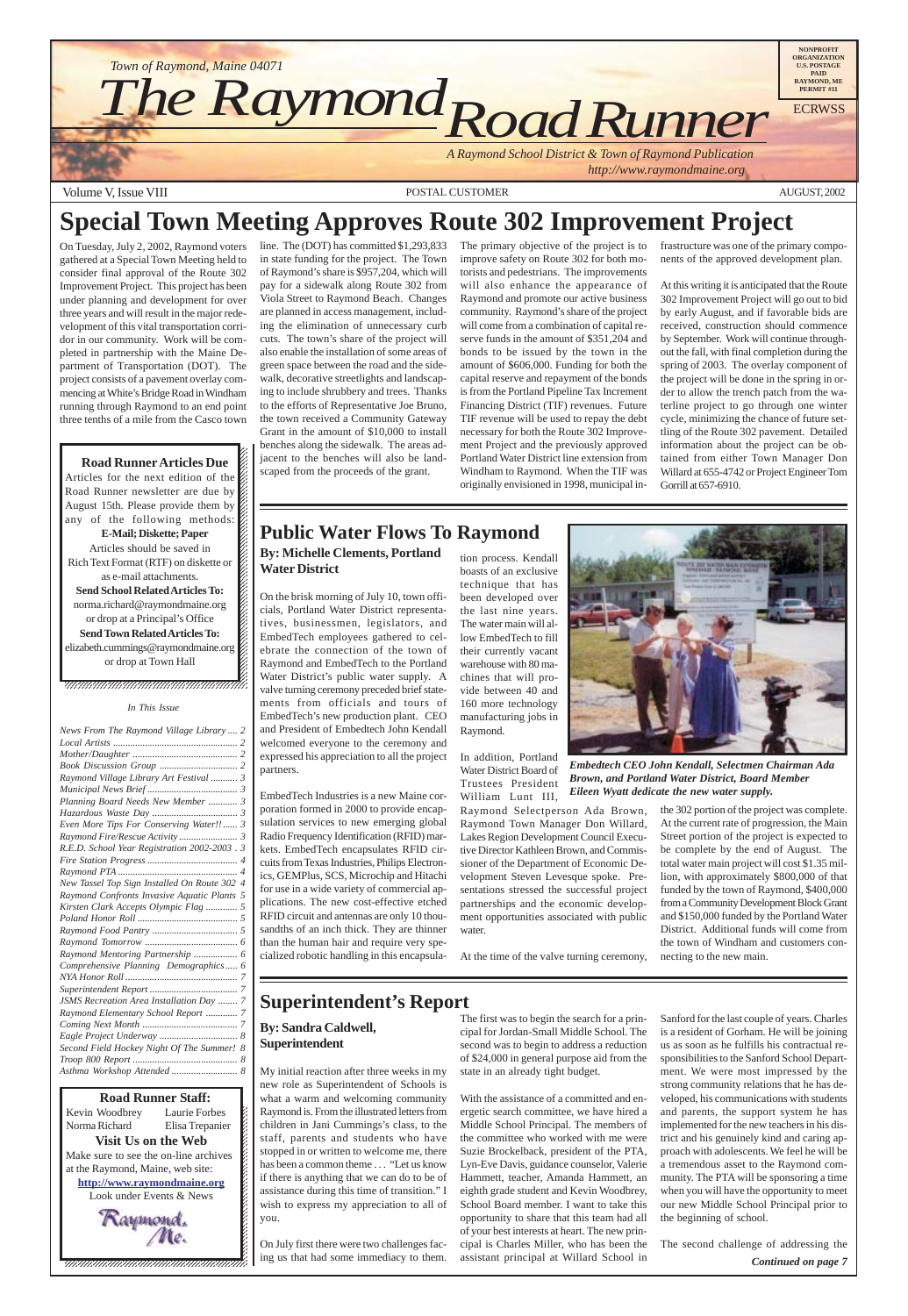| August 2002<br><b>Events and Meeting Schedule</b>                                                                                                                                                     |               |                             |                  |                                                                               |               |                                                   |
|-------------------------------------------------------------------------------------------------------------------------------------------------------------------------------------------------------|---------------|-----------------------------|------------------|-------------------------------------------------------------------------------|---------------|---------------------------------------------------|
| <b>SUNDAY</b>                                                                                                                                                                                         | <b>MONDAY</b> | <b>TUESDAY</b>              | <b>WEDNESDAY</b> | <b>THURSDAY</b>                                                               | <b>FRIDAY</b> | <b>SATURDAY</b>                                   |
| FB=Fire Barn<br><b>JS=Jordan-Small</b><br><b>KC=Kokatosi Campgnd</b><br><b>RE=Raymond Elementary</b><br>TG=Town Garage RT85<br><b>TH=Town Hall</b><br><b>VL</b> =Village Library<br>VC=Village Church |               |                             |                  | 9:30AM VL<br>Baby Time<br>10:00AM VL<br>Story Time<br>6:30PM KC<br>Lions Club |               | З                                                 |
| 4                                                                                                                                                                                                     | 5             | 6<br>7:00PM TH<br>Selectmen |                  | 8<br>9:30AM VL<br>Baby Time<br>10:00AM VL<br>Story Time                       | 9             | 10<br><b>BSA TROOP 800</b><br><b>Bottle Drive</b> |

| 11                                                      | 12                                                                      | 13                                                                           | 14<br>9:00AM VL<br><b>Library Board Meeting</b><br>7:00PM TH<br><b>Planning Board</b> | 15<br>9:30AM VL<br>Baby Time<br>10:00AM VL<br>Story Time<br>6:30PM KC<br>Lions Club                       | 16                     | 17 |
|---------------------------------------------------------|-------------------------------------------------------------------------|------------------------------------------------------------------------------|---------------------------------------------------------------------------------------|-----------------------------------------------------------------------------------------------------------|------------------------|----|
| 18<br><b>Village Library</b><br>Silent Art Auction Ends | 19                                                                      | 20<br>7:00PM TH<br>Selectmen                                                 | 21<br><b>7:00PM RE</b><br><b>School Committee</b>                                     | 22<br>9:30AM VL<br><b>Baby Time</b><br>10:00AM VL<br>Story Time<br>7:00PM TH<br><b>Cemetery Committee</b> | 23                     | 24 |
| 25                                                      | 26<br>8:00AM<br>Teacher Inservice<br>7:00PM TH<br>Appeals Board Meeting | 27<br>8:00AM<br>Teacher Inservice<br>7:00PM TH<br>Conservation<br>Commission | 28<br>8:30AM RE<br>First Day of School                                                | 29<br>9:00 AM<br>Kindergarten Visit Day<br>9:30AM VL<br>Baby Time<br>10:00AM VL<br>Story Time             | 30<br><b>NO SCHOOL</b> | 31 |

The August theme for story time is **Back to School**. Story time takes place at the library on Thursdays at 10am. Baby time is at 9:30 on Thursdays.

### <span id="page-1-0"></span>**News From The Raymond Village Library**

#### **Miniatures Display**

There is a most unusual and exquisite display of miniatures at the library for the viewing enjoyment of all. The craftswoman Ruth Shadbolt began her artistic career by sharing her talent of painting with her church group. One member of the group was interested in miniatures and soon there was a group of ten, meeting weekly, learning from each other . They also got ideas from a magazine entitled "Nutshell News".

The miniatures are 1/12 scale, and Ruth explained that most of the items in each box are hand made by her with some help from her husband, Alan. She used dental tools, a 4" table saw, a miniature lathe and dremel tools to create these tiny replicas. There are a variety of different rooms and items, even a gypsy wagon. Be sure to look for them the next time you come into the library.

#### **Children's Programs**

The craft program for children from K through grade 3 will be held at the library on August 31 from 10:30 to 11:30. The theme for this session is Back to School, and the youngsters will be decorating pencils, fancy notebooks and keychains. This is limited to 10 participants, and pre-registration is at the library. For more information, please call the library at 655-4283.

Children's books as well as Raymond's "Then and Now" were presented to Dr. John Painter by Sue Ellen Gendron, Children's Service Coordinator, for use by his patients in the waiting room. The idea of this came from the Prescription to Read Program **w**hich was done in the Portland area to encourage doctors to promote the importance of reading.

#### **Discussion Group**

This reading group will meet on August 29 at the library at 7pm to discuss the book "A Certain Slant of Light" by Cynthia Thayer. New members are always welcome. Please call Jane at 655-5354 FMI.

### **Local Artists**

**Andrea Dacko**, who earned a degree in art from University of Massachusetts in Boston, taught adult education art classes before moving to Maine. She discovered that she had a knack for doing portraits, which she first did in pencil and charcoal but now also does in watercolor since taking a class through local adult education with Charlene Lee six years ago. She especially enjoys using watercolor in creating detailed florals; a magnolia is the subject of her donated work to the art auction. Another of her artistic talents is based on the Eastern Ukraine art of "pysanky" which is a multi-step process of dying and decorating raw whole eggs, which in that culture are then exchanged with friends. A trustee of the library in Naples, Andrea has previously donated art to fund-raising activities for the libraries in Naples and Casco as well as Raymond Village Library.

**Susan Irish** is the art teacher at Jordan-Small Middle School. For many years she owned an interior design service, which expanded to include landscape lighting and exterior spaces. These are the areas of focus that continue to occur as themes in her art work. Painting in oil is her favorite, but she also works with clay and printmaking. Sharing the

### **Mother/Daughter Book Discussion Group**

The library is assessing the interest level in forming a new book discussion group for moms and daughters (3d, 4th and 5th graders) who enjoy reading. There will be an initial meeting this fall to decide the details, but a likely schedule would be a once a month meeting at the library. Because the size of the group is limited, call the library soon at 655- 4283 to express your interest and get your names on a contact list. We will need your name, phone number and the grade your daughter is in. This would be a great way to spend some special time together!

#### **Book Sale**

The book sale will continue through most of August. There are still many books from which to choose, at bargain prices.

Please look for related article about the Art Festival in this edition of the Roadrunner .

process of creating art with her middle level students is her real passion. Ever the educator, Ms. Irish included with her donation a description of the process used to create the print entitled "Imprint of Fall."

**Judy Stephenson** has many outlets for her creativity—pen & ink, calligraphy, watercolors, fiber art and quilting. Since her family "took a mid-life break" and spent two years sailing, it is understandable that boats, sea life and nautical items are among her main themes. She has created some items on commission and has shown her work in Maryland and in the lakes region, often exhibiting with a son. Her pen & ink and calligraphy donation to the art auction includes an anonymous quotation, although her own poetry appears in some of her works.

**Dr. Mark Wasowski**, a chiropractor who recently moved from Rumford to Windham, was on his way in artistic photography in 1977 when he purchased his first 35mm camera and a friend gave him a book on photography. He loves color and is especially drawn to beautiful scenery and the intricate details of all things natural be, it a pine cone, a

blossom or a small animal. Although he does not believe he excels in portraits, his two children Katie and Andrew are frequent subjects; he gives them the credit for being photogenic! He explains that in "Reflections," the title of the unusual five-section piece that he donated for the art auction, the four exterior photographs are mirror images of the center picture; the overall effect of the piece is to remind one of the petals of a flower.

**Other artists** who contributed to the art auction are Donna Kantor, Charlene Lee and April Smith. Donna teaches art through adult education in the lakes region and also through SAD 61 alternative school. She has donated to the auction one of her personal favorites, a windmill, from a Delft series she had done. Charlene Lee teaches watercolor through local adult education classes and also exhibits widely in the area. Many of her students are donors to the art auction. Her donation to the auction is entitled "Vinalhaven." April Smith donated a quilled necklace. An anonymous artist donated a landscape of a river in autumn foliage splendor.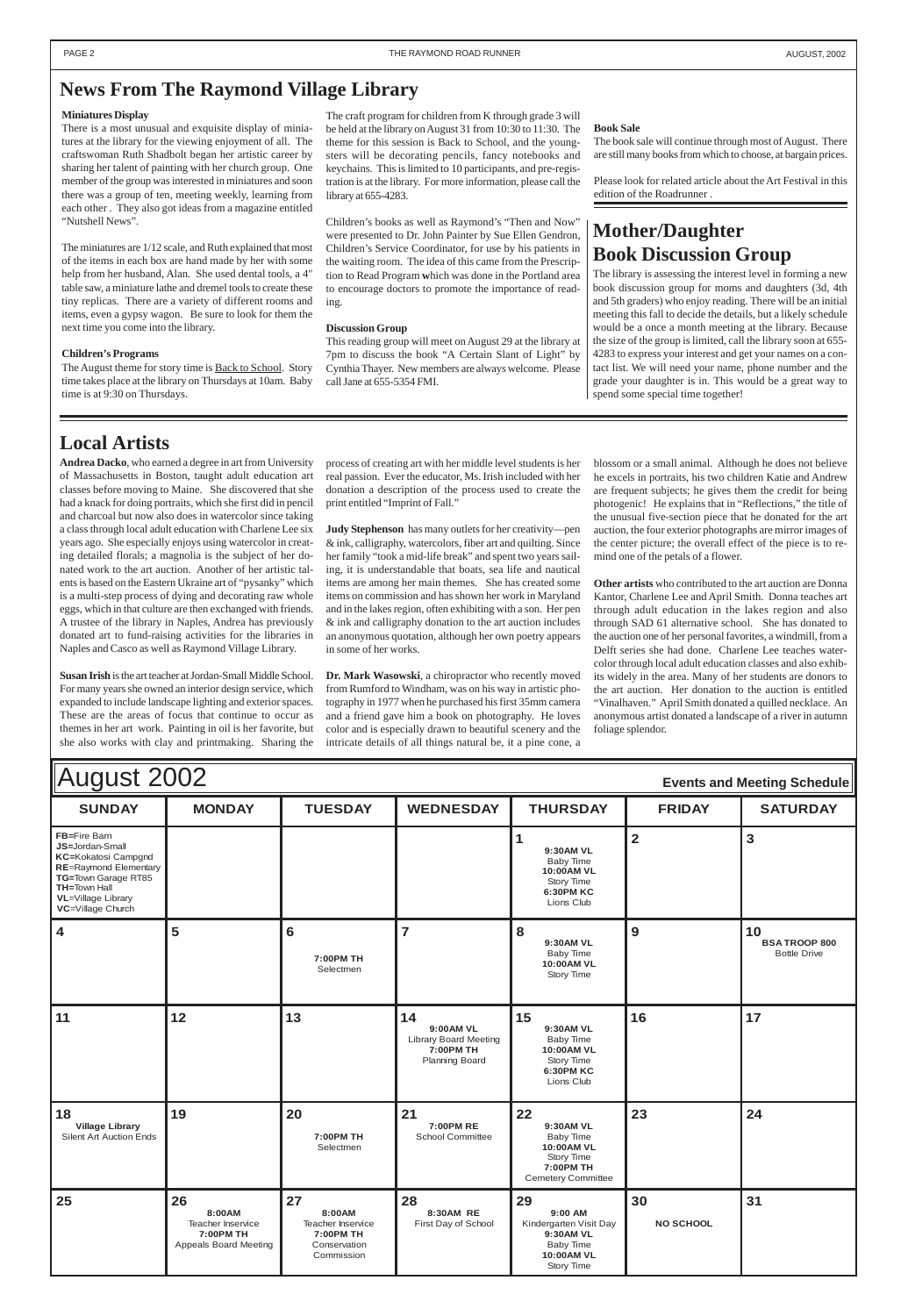### <span id="page-2-0"></span>**Raymond Village Library First Annual Art Festival**

What gives you delight? A really good book? The colors and textures of a lovely piece of art? Foot-tapping, handclapping engaging music by a supremely talented performer? Add refreshments, friends, fun and you have the Raymond Village Library First Annual Art Festival.

This will be held at the Raymond Village Library on August 18 from 3 to 6pm. We invite all those interested in a fun afternoon. No admission charge.

Raymond singer-songwriter Dave Rowe will perform in concert from 3 to 5. Dave began his music career as a singer and bass player with the well-known Makem Brothers. He has also played with Maine star Don Campbell and was part of the locally legendary Silver Dollar Band. He started the Celtic-flavored trio Murphy's Lawbreakers and is a member of the Turkey Hollow trio. In spite of his demanding schedule, he is donating his time and talent for this special event.

This festival also marks the last chance for viewing and bidding on the 23 exquisite artworks that have been donated by local artists for the Silent Art Auction. These are now on display at the library and available for bidding throughout the months of July and August, up to 5 o'clock on August 18. Successful bidders will be able to take their winnings with them that day, even though you don't have to be present to win.

The end of the book sale will be in sight with good bargains remaining on the tables. Lively music, good company, great refreshments, Maine on an August Sunday, at the Raymond Village Library.

#### Raymond Fire/Rescue Activity **DATE TIME LOCATION TYPE OF CALL**

#### **RESCUE CALLS**

| 6/17/2002 2304       |      | THOMAS PD TERR. UNKNOWN PROB.                |                                           |
|----------------------|------|----------------------------------------------|-------------------------------------------|
| 6/18/2002 1255       |      | FL211                                        | <b>BACK &amp; CHEST PAIN</b>              |
| 6/19/2002 1411       |      | NO RAYMOND RD                                | <b>CAR ACCIDENT</b>                       |
| 6/19/2002 2043       |      | WEBBS MILLS RD                               | <b>FIRE ASSIST</b>                        |
| 6/21/2002            | 950  | <b>EGYPT RD</b>                              | <b>CAR ACCIDENT</b>                       |
| 6/21/2002 1550       |      | 302 & MAIN ST                                | <b>FIRE STANDBY</b>                       |
| 6/23/2002            | 1252 | <b>ROOSEVELTTRL</b>                          | CAR ACCIDENT                              |
| 6/23/2002 2059       |      | RAYMOND HILL RD POSS SEIZURE                 |                                           |
| 6/26/2002            | 745  |                                              | COUGLIN COVE RD PERSON COLLAPSE           |
| 6/28/2002            | 2116 | <b>MOUNTAIN RD</b>                           | POSS KIDNEY PROB                          |
| 6/29/2002 1505       |      | <b>ROOSEVELTTRL</b>                          | UNKNOWN PROB.                             |
| 6/29/2002            | 1538 | ROOSEVELT TRL                                | <b>CAR ACCIDENT</b>                       |
| 6/29/2002 1810       |      | <b>FRYE ISLAND</b>                           | <b>SEIZURES</b>                           |
| 6/30/2002            | 122  | LEGACY RD                                    | <b>CARDIAC PROB</b>                       |
| 6/30/2002            | 1102 | <b>SHAW RD</b>                               | <b>CARDIAC PROB</b>                       |
| 7/1/2002             | 1307 | <b>MEADOW RD</b>                             | CHEST PAIN                                |
| 7/1/2002             | 2106 | <b>FRYE ISLAND</b>                           | <b>CAR ACCIDENT</b>                       |
| 7/2/2002             | 1806 | NO RAYMOND RD                                | <b>HEAD LACERATION</b>                    |
| 7/2/2002             | 1916 | FL-3E                                        | <b>ALLERGIC REACTION</b>                  |
| 7/3/2002             | 1709 | ANDERSON RD                                  | <b>CAR ACCIDENT</b>                       |
| 7/4/2002             | 1424 | <b>WEBBS MILLS RD</b>                        | <b>HIP PROBLEM</b>                        |
| 7/5/2002             | 337  | <b>WEBBS MILLS RD</b>                        | <b>CHEST PAIN</b>                         |
| 7/5/2002             | 1854 | RAYMOND HILL RD MEDICATION PROB              |                                           |
| 7/6/2002             | 1122 | ROOSEVELT TRL                                | <b>CARDIAC PROB</b>                       |
| 7/6/2002             | 1744 | <b>KELT DR</b>                               | <b>CARDIAC PROB</b>                       |
| 7/6/2002             | 1947 | <b>FRYE ISLAND</b>                           | LACERATED KNEE                            |
| 7/7/2002             | 1059 | <b>FL73</b>                                  | UNKNOWN PROB.                             |
| 7/8/2002             | 1124 | <b>ROOSEVELTTRL</b>                          | <b>GENERAL ILLNESS</b>                    |
| 7/8/2002             | 2025 | OFF PLAINS RD                                | <b>BACK INJURY</b>                        |
| 7/8/2002             | 2027 | <b>MEADOW RD</b>                             | UNKNOWN INJURIES                          |
| 7/8/2002             | 2326 | <b>KINGS GRANT</b>                           | CARDIAC PROB                              |
| 7/9/2002             | 1130 | <b>WAWENOCK RD</b>                           | BACK PAIN                                 |
| 7/10/2002            | 805  | DEEP COVE RD                                 | CUT FROM GLASS                            |
| 7/12/2002            | 916  | DEEP COVE RD                                 | <b>CARDIAC PROB</b>                       |
| 7/13/2002            | 1722 | <b>SPILLER HILL RD</b>                       | CAR ACCIDENT                              |
| 7/13/2002 2308       |      | ROOSEVELT TRL                                | <b>BURNS ON ARM</b>                       |
|                      |      |                                              |                                           |
| <b>FIRE CALLS</b>    |      |                                              |                                           |
| 6/17/2002 1554       |      | OFF CAPE RD                                  | PERMIT SITE CHECK                         |
| 6/19/2002 1411       |      | NO RAYMOND RD                                | CAR ACCIDENT                              |
| 6/19/2002 2043       |      | <b>WEBBS MILLS RD</b>                        | SMOKE IN BUILD                            |
| 6/21/2002 1550       |      | 302/MAIN ST                                  | <b>STRUCTURE FIRE</b>                     |
| 6/22/2002 1252       |      | THOMAS PD TERR.                              | <b>CAR ACCIDENT</b>                       |
| 6/23/2002 1252       |      | ROOSEVELT TRL                                | <b>CAR ACCIDENT</b>                       |
| 6/23/2002 1310       |      | <b>ROOSEVELTTRL</b>                          | FIRE MARSHALL REQ.                        |
| 6/27/2002            | 901  | MEADOW RD                                    | C/O DETECTOR ALARM                        |
| 6/28/2002 1810       |      | <b>MEADOW RD</b>                             | <b>TRANSFORMER FIRE</b>                   |
| 6/29/2002            | 817  | <b>MAIN ST</b>                               | <b>FIRE ALARM</b>                         |
| 7/1/2002             | 2106 | <b>FRYE ISLAND</b>                           | CAR ACCIDENT                              |
| 7/2/2002             | 1813 | NO RAYMOND RD                                | <b>RESCUE ASSIST</b>                      |
|                      | 1921 |                                              | <b>RESCUE ASSIST</b>                      |
| 7/2/2002             |      | <b>FL 31E</b><br>RAYMOND HILL RD SMOKE CHECK |                                           |
| 7/2/2002<br>7/3/2002 | 2100 |                                              |                                           |
|                      | 1709 | ANDERSON RD                                  | <b>CAR ACCIDENT</b><br>TREE ON POWER LINE |
| 7/4/2002             | 1320 | NO OAKES DRIVE<br><b>MAIN ST</b>             |                                           |
| 7/4/2002             | 1323 |                                              | <b>BUSH ON FIRE</b>                       |
| 7/5/2002             | 1454 | <b>STATE PARK</b>                            | <b>POSS STRUCTURE FIRE</b>                |
| 7/6/2002             | 1454 | <b>MEADOW RD</b>                             | SAFETY CHECK                              |
| 7/8/2002             | 1624 | <b>GLENN RD</b>                              | PUBLIC ASSIST                             |
| 7/13/2002            | 1025 | AROUND TOWN                                  | <b>BURNING PERMITS</b>                    |
| 7/13/2002 1722       |      | SPILLER HILL RD                              | <b>CAR ACCIDENT</b>                       |

- Infectious & biological waste
- Fire extinguishers
- Ammunition, fireworks, explosives
- Prescription medicines & syringes
- Commercial or industrial waste
- Radioactive waste
- Asbestos
- Tires
- PCB's
- Latex paint (dry cans go to Bulky Waste Facility)
- Cylinders (gas)
- Motor oil (goes to Bulky Waste Facility)

### **Municipal News Brief**

The Raymond Board of Selectmen recently took the following actions.

- 1. Discussed ways to improve the quality of the town's meeting broadcasts on access channel 3. Technical improvements including replacement of equipment will be undertaken to obtain a reliable and quality broadcast.
- 2. Chairman Ada Brown opened the valve on the new Portland Water District waterline on July 10, 2002, at the EmbedTech manufacturing facility on Route 302.
- 3. Requested a speed zoning review be undertaken on Tower Road and a report issued by the Maine Department of Transportation outlining possible safety improvements
- 4. Approved an easement deed over the old District One fire station lot to the Raymond Library Club permitting the installation of a waterline to serve the Library building.
- 5. Approved a proposal from Northland Telephone and Utilities Inc. to establish a telephone pole storage yard on property leased from the Town off Plains Road.

- 6. Discussed the present status of the Public Safety Building construction project.
- 7. Accepted Planning Board member Bruce Sanford's resignation with regret.

### **Hazardous Waste Day Saturday, August 3, 2002 9:00am To 1:00pm Raymond Elementary School**

Once again Clean Harbors will be at Raymond Elementary School to collect Hazardous Waste from residents of Raymond, Casco, Naples, and Frye Island.

Raymond residents will be charged a fee to help defray the expense of disposal, and it will be conducted first come, first served. For Raymond residents we will stop the event when the budget is exhausted. This event will be held rain or shine.

#### **What you can bring:**

- Unneeded household hazardous waste in sealed containers (use original containers when possible).
- Paints, stains, & varnishes
- Solvents, thinners & strippers
- Adhesives, glues, resins
- Waste fuels (kerosene, gasoline)
- Engine degreaser, brake fluid
- Moth balls
- Poisons, insecticides, weed killers
- Wood preservatives
- Hobby supplies, artist supplies
- Photo chemicals, chemistry sets
- Cleaners, spot removers
- Swimming pool chemicals
- Dry cell batteries
- Aerosol cans
- Pesticides/fertilizers
- NiCad batteries
- Hearing aid (button) batteries
- Driveway sealers
- Antifreeze

#### **What not to bring:**

#### **To ensure safety, please:**

- Tighten caps and lids, leaving materials in original labeled containers
- Pack containers in sturdy upright boxes and pad with newspaper.
- Sort and pack separately: paint, pesticides, household cleaners.
- NEVER MIX CHEMICALS!
- Pack your vehicle and go directly to the site.
- NEVER SMOKE while handling hazardous materials.
- Do not place waste in a garbage bag.

### **Planning Board Needs New Member**

The Raymond Planning Board is in need of a volunteer to join them in reviewing new subdivision requests, commercial site plan reviews, and new ordinance development. If you are interested in this vital part of the Town of Raymond, please call the Town Office at 655-4742 or send your intent and brief resume to the attentionof Jack Cooper, Code Enforcement Officer, 401 Webbs Mills Road, Raymond, ME 04071.

# **Even More Tips For Conserving Water!!**

Place a bucket in the shower to catch excess water for watering plants.

In the shower, turn on the water to get wet, turn off to lather up, then turn it on again to rinse. As a plus, the soap gets to stay on you longer, increasing effectiveness. This also applies to washing hair.

Don't let the water run when brushing your teeth, washing you face, or shaving.

Courtesy of the Raymond Waterways Protective Association and the Raymond Milfoil Protective Committee, Charlie Turner and John Rand

### **R.E.D. School Year Registration 2002-2003**

The Raymond Extended Day Program is once again getting ready to accept applications for the upcoming 2002-2003 school year. Priority will be give to families that had their children enrolled in the previous 2001-2002 school year program, and/or the 2002 summer program.

Sign-ups for current R.E.D. families (those enrolled last school year or this summer), will be the week of August 5th. Sign-ups for all other Raymond families will be the week of August 12th and will not be accepted prior to this date. Applications are taken on a first come, first served basis.

Registration Packets will be available at Raymond Elementary School, Jordan-Small Middle School, and the Raymond Town Hall. Please drop them off at Raymond Elementary School or mail them to 434 Webbs Mills Rd, Raymond, ME 04071. If you have any questions, please call Kristi at 655- 3203 or 329-4350. The charges for the school year program are \$4 for morning care, \$7 for Monday, Tuesday, Thursday and Friday afternoons, and \$12 for Wednesday afternoons. Families that have more than one child enrolled will receive a 10% family discount. We are only open when the school is open; therefore, we do not operate on school vacations, or snow days. Please keep in mind that we will only accept children ages 5-12.

We are looking forward to the upcoming school year and to working with you and your children.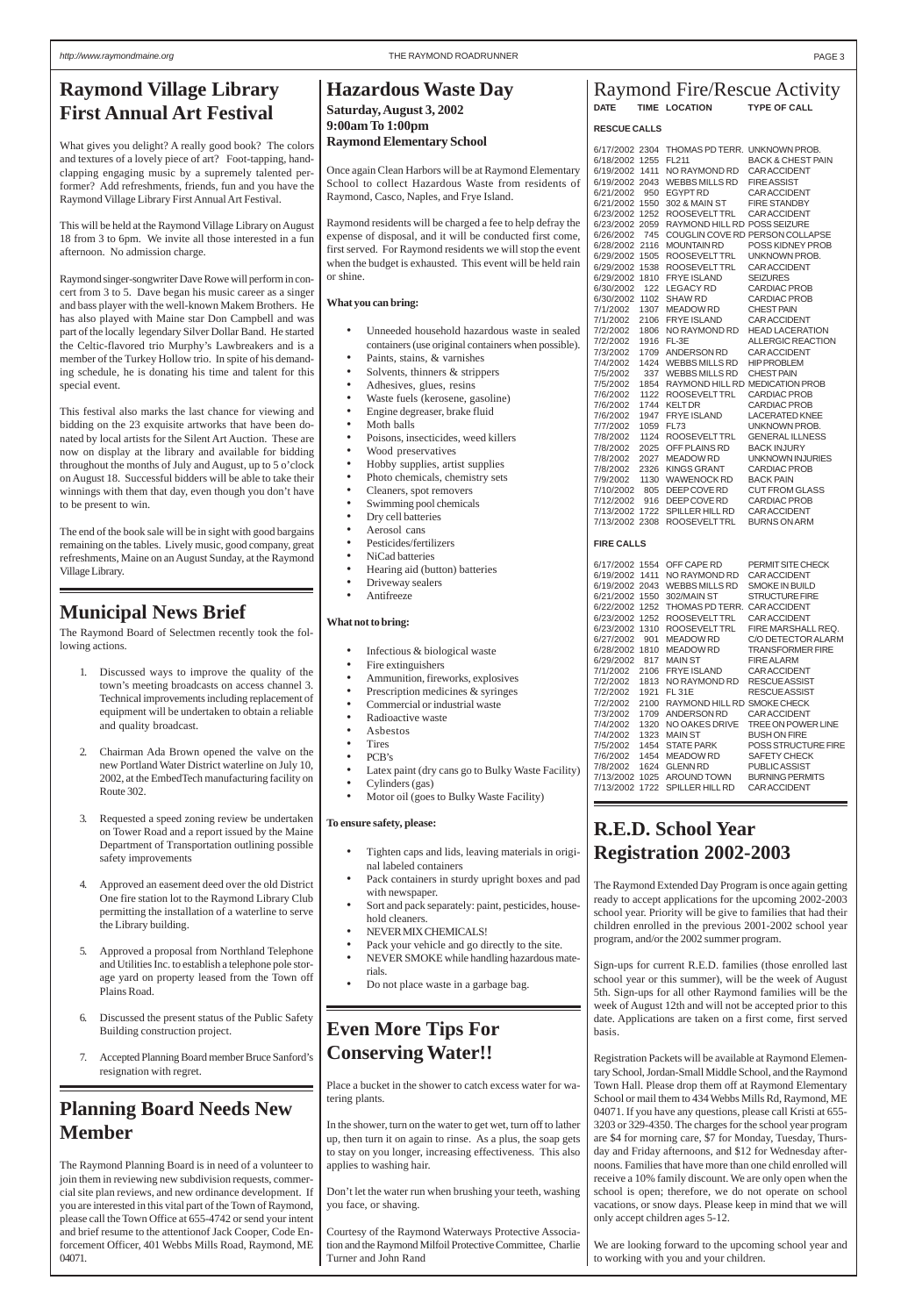### <span id="page-3-0"></span>**Fire Station Progress**

Construction is continuing despite setbacks from the June fire. During the past few weeks windows, roof shingles and exterior siding have been installed on areas not affected by the fire. Just recently the initial base asphalt and curbing was placed on the parking and access roads. Construction to remove and replace the damaged roof

### **New Tassel Top Sign Installed On Route 302**

On Thursday, July 18, a new sign was installed adjacent to the entrance of the Tassel Top facility on Route 302. The new sign is the same style as used by the State Parks system. The Tassel Top Committee installed the improved sign in hopes that the park will be used more and generate increased revenue, which can be used for improvements and operations. The cost of the sign was covered almost entirely by private and public donations. Mark and Tammy Acker donated all the necessary mounting hardware. Maine Telephone Inc.donated the poles, equipment and labor to install the sign. The Maine Department of Conservation and Sebago Lake State Park donated the sign itself and the painting. A special thank you is extended to our Public Works Department employees and everyone who contributed to this successful project.



# **Your Grocery Shopping Can Benefit The Raymond PTA**

#### RAYMOND PTA

"ADVOCATING FOR CHILDREN, ENRICHING EDUCATIONAL PROGRAMS, SUPPORTING FACULTY AND STAFF IN THEIR WORK, AND COLLABORATING WITH COMMUNITY ORGANIZATIONS."

> RAYMOND PTA MEMBERSHIP REGISTRATION 2002 - 2003 SCHOOL YEAR

**NAME\_\_\_\_\_\_\_\_\_\_\_\_\_\_\_\_\_\_\_\_\_\_\_\_\_\_\_\_\_\_\_\_\_\_\_\_\_\_\_\_\_\_\_\_\_\_\_\_\_\_\_\_\_\_\_\_\_\_\_\_\_\_\_\_\_\_\_**

**ADDRESS\_\_\_\_\_\_\_\_\_\_\_\_\_\_\_\_\_\_\_\_\_\_\_\_\_\_\_\_\_\_\_\_\_\_\_\_\_\_\_\_\_\_\_\_\_\_\_\_\_\_\_\_\_\_\_\_\_\_\_\_\_\_\_**

**PHONE\_\_\_\_\_\_\_\_\_\_\_\_\_\_\_\_\_\_\_\_\_\_\_\_\_\_\_\_\_\_\_\_\_\_\_\_\_\_\_\_\_\_\_\_\_\_\_\_\_\_\_\_\_\_\_\_\_\_\_\_\_\_\_\_\_\_**

**E-MAIL\_\_\_\_\_\_\_\_\_\_\_\_\_\_\_\_\_\_\_\_\_\_\_\_\_\_\_\_\_\_\_\_\_\_\_\_\_\_\_\_\_\_\_\_\_\_\_\_\_\_\_\_\_\_\_\_\_\_\_\_\_\_\_\_\_\_**

**CHILDREN (ages and grade level)\_\_\_\_\_\_\_\_\_\_\_\_\_\_\_\_\_\_\_\_\_\_\_\_\_\_\_\_\_\_\_\_\_\_\_\_\_\_\_\_\_\_\_\_**

**\_\_\_\_\_\_\_\_\_\_\_\_\_\_\_\_\_\_\_\_\_\_\_\_\_\_\_\_\_\_\_\_\_\_\_\_\_\_\_\_\_\_\_\_\_\_\_\_\_\_\_\_\_\_\_\_\_\_\_\_\_\_\_\_\_\_\_\_\_\_\_\_\_**

DUES ARE \$5 PER MEMBERSHIP PLEASE RETURN FORM WITH PAYMENT TO: THE RAYMOND PTA c/o Raymond Elementary School

| <u>HILL IN VEHICLED E TELO O INIȚIIOINI LIUIIUINII ȚOUNOU</u><br>434 Webbs Mills Road, Raymond, ME 04071 |                 |                                                              |                    |  |  |  |
|----------------------------------------------------------------------------------------------------------|-----------------|--------------------------------------------------------------|--------------------|--|--|--|
| <b>PARENT</b>                                                                                            | <b>BUSINESS</b> | <b>TEACHER OTHER</b>                                         |                    |  |  |  |
|                                                                                                          |                 | I WOULD LIKE TO VOLUNTEER: AS NEEDED _____ DAY _____ EVENING |                    |  |  |  |
|                                                                                                          |                 | <b>I WOULD LIKE TO VOLUNTEER ON A COMMITTEE</b>              |                    |  |  |  |
| <b>Fund Raising</b>                                                                                      |                 | <b>Example 18 Programming</b>                                | <b>Hospitality</b> |  |  |  |
| <b>Membership</b>                                                                                        |                 | <b>Example 2</b> Parent Education <b>Example 2</b> Publicity |                    |  |  |  |
|                                                                                                          |                 | COMMENTSSUGGESTIONS                                          |                    |  |  |  |
|                                                                                                          |                 |                                                              |                    |  |  |  |
|                                                                                                          |                 |                                                              |                    |  |  |  |

section will begin soon and is expected to take 6 to 8 weeks to complete. The next few steps will include installing the electrical, plumbing and heating systems. The Fire Department is hoping to occupy the new facility in late October.



The Raymond PTA is once again asking Raymond families and friends to join us in several activities that are easy and support our students and staff! In fact, friends and family members from around the state can also participate and raise money to support the Raymond PTA. The PTA will use these funds to support the Reflections Program, scholarships for graduating seniors, Jump for Hearts, the school libraries, field days, teacher breakfasts, and many other school events during the year. These things enrich our children's learning environment and support our teachers.

Make your shopping count with Shaw's Supermarket and Schoolpop. Register your Shaw's Rewards Card with Schoolpop and 2% of all purchases at any Shaw's store in Maine will be donated to the Raymond PTA every time you use your card. Encourage family members throughout the state to participate. You can register by:

- Going online at www.schoolpop.com
- Call toll-free: 1-877-456-1032 (Mon- Fri, 9am 9pm)

Hannaford & Shop 'N Save help schools. From September through November Hannaford Supermarkets will support local K - 12 schools and reward their customers who purchase participating General Mills Products. This fall you can earn "School Dollar" coupons from the cashier when you purchase General Mills Products. Last year the Raymond Elementary School received an additional check for \$1000 as the top school in the Windham area. We are aiming for a repeat performance this year, and with your help can reach our goal.

- Buy 3 General Mills Products = \$2 School Dollars
- Buy 5 General Mills Products = \$4 School Dollars
- Buy 8 General Mills Products = \$6 School Dollars

#### **BOXTOPS FOR EDUCATION**

Last year we raised over \$1000 from the Boxtops for Education program. Students have brought home baggies with a reminder to collect boxtops all year long, including during the summer months. The PTA will treat all children who bring in boxtops in September to a special Ice Cream Party.

The best thing about all of these programs is that we can earn money for our school while shopping for groceries. We hope that you will participate and support the Raymond Schools and the Raymond PTA.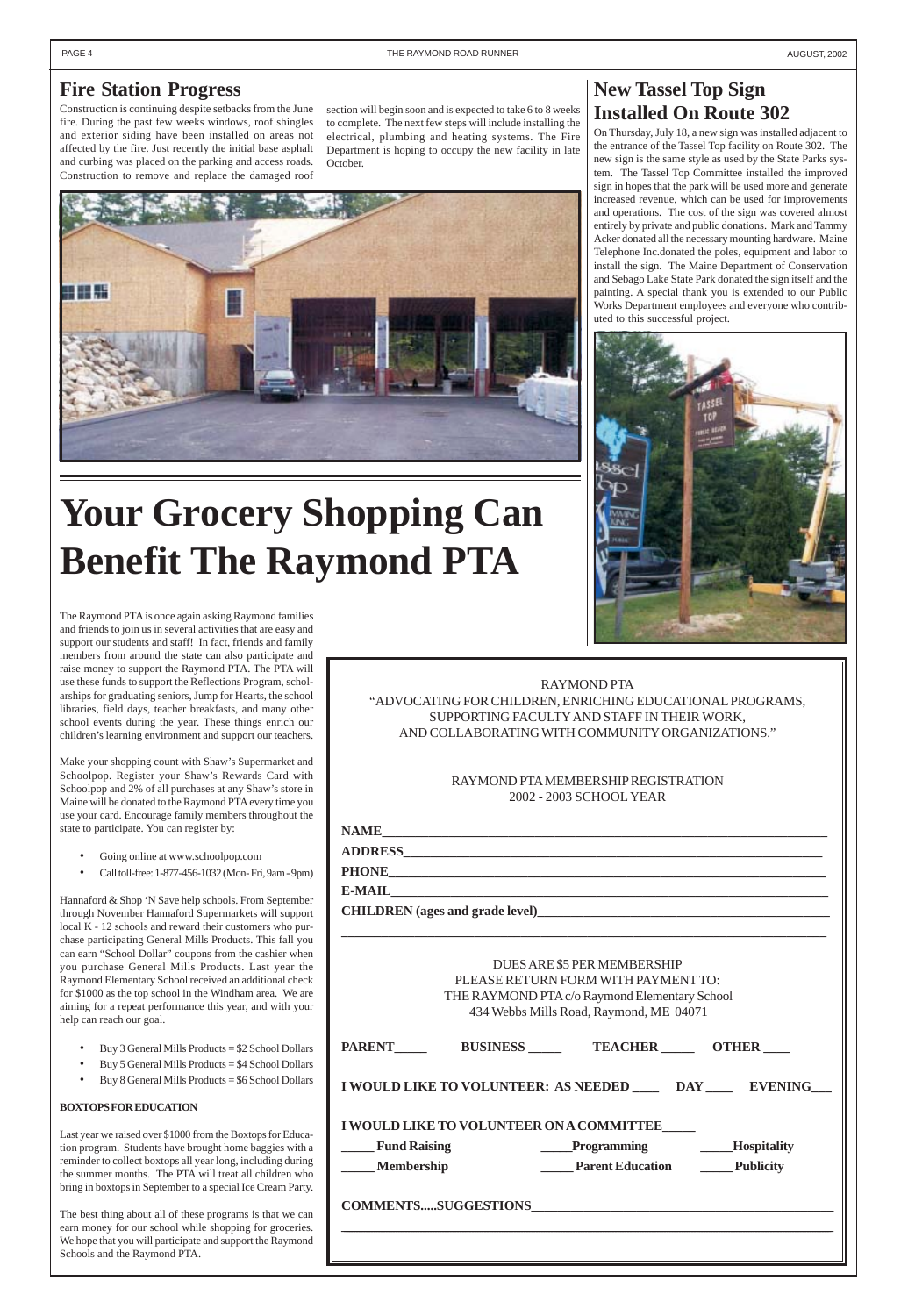### <span id="page-4-0"></span>**Raymond Confronts Invasive Aquatic Plants Head On**

#### **By: Kevin Hughes, Lakes Protection Ranger**

The Town of Raymond is confronting the threat from nonnative milfoil and other invasive aquatic species (IAS) head on this summer. Two Lakes Rangers have been hired to promote awareness, inspect watercraft, and monitor the local lakes for the presence of these unwanted plants. While the State of Maine has only recently legislated tough new laws to prevent the introduction of any non-native plants into the waterways, Raymond is taking a proactive approach to ensure that measures are in place to reduce the risk locally.

What is at stake? First of all, Raymond's shoreline property, which is valued at \$200 million, could decline in value should milfoil/IAS infest our lakes. In Vermont, recent research indicates a 15% reduction in property value where invasive plants have taken over. This will not only impact shoreline owners, but all property owners and businesses due to both lost tax revenues and the economic dependence we all share with our lakes. Furthermore, efforts in 46 other States as well as Canada on eradication and control are costly once a species has taken hold. Estimates range from \$350 to \$2,000 per lake acre to simply manage the plant. Because there is no current means to completely eliminate the plants once they have become established, this is an ongoing cost! The U.S. spends over \$100 million every year to combat invasive aquatic plants. Finally, we should all appreciate the pure appeal of our beautiful lakes. Once an infestation takes place, the losses to recreation activity are enormous. Fishing, swimming, boating, and enjoying our waterways will be virtually ruined.

What are we doing? Prevention, prevention, prevention. The Lakes Rangers will be working to protect the five lakes in Raymond from the introduction of any invasive aquatic species (IAS). The focus will be on education, training, inspections, and lake monitoring. The lakes that we will be covering are Crescent Lake, Panther Pond, Raymond Pond, Thomas Pond, and Sebago Lake (at the Raymond Beach launch point).

Education will comprise the following: 1) informing boat owners and others of the laws and protocol for removing any plant material from propellers, trailers, fishing equipment, anchors and lines. 2) enlightening residents and commercial businesses of the catastrophic nature of an infestation and the economic and ecological consequences. 3) assisting interested parties in distinguishing the positive native plants from the negative non-native plants.

Training will involve workshops, meetings, and individual sessions for volunteers interested in getting involved. This will encompass inspections at primary and secondary launch points, shoreline surveys, and education through "passing the word, not the plant."

Inspections at primary boat launch sites include, but are not limited to, the Crescent Beach launch as well as the Raymond Beach access site off 302. We will be present at these sites as well as others throughout the summer during peak launch times on weekends and weekdays. We also will be visible during fishing tournaments in the area.

The lake monitoring will provide us with invaluable data on

### **Kirsten Clark Accepts Olympic Flag**

In late June Kirsten Clark was given the Olympic Ski Team flag which was flown over the Raymond Town Office during the 2002 Winter Olympics in her honor. Mrs. Ada Brown, Chairman of the Board of Selectmen, presented the flag to Kirsten thanking her for her hard work and courage in representing the United States at the Salt Lake City Olympics last winter.

Kirsten said that she would continue her training and competitions to hopefully represent the United States at the next Winter Olympics in 2006.





*Children's books, as well as copies of "Raymond Then and Now" were presented by Sue Ellen Gendron, Children's Services Coordinator, to Dr. John Painter for use by his patients in the waiting room.*

### **Poland Honor Roll**

Congratulations to the followings students from Raymond who attend the Poland Regional High School and the Bruce M. Whittier Middle School for making the honor this spring.

the current status of our lakes with respect to invasive plants. A survey is planned for July and August that will provide insight for the first time as to whether our lakes are actually free from any IAS. While the process will involve a three phase approach, the end result will be a map that will clearly document the existence or non-existence of invasive plants. Although Crescent Lake, Panther Pond and Raymond Pond alone comprise over 2,500 acres of surface water, the nature of the survey will limit us to the shoreline where plants are first known to establish themselves.

To support the survey effort, a plant identification workshop was held for survey volunteers on July 10, from 6 to 9pm at Jordan-Small Middle School. Over 30 individuals attended this informative session conducted by the Volunteer Lakes Monitoring Program (VLMP), where instruction was provided on proper plant identification, beneficial vs. non-beneficial plants, and procedures for performing the shoreline surveys.

Variable-leaf water milfoil infestations have been confirmed in Panther Run and in a canal on Sebago Lake. Other localized colonies are anticipated to be identified this summer. On Saturday, August 10, a plant removal effort will be conducted on Panther Run to try out several methods of removing and managing infestations. We hope to get help from some of the summer camp population, and welcome any other volunteers in this effort. If you would like to invest in the future quality of Raymond's lakes, we encourage you to contact either Kevin Hughes or Eric Dyer for more information about either shoreline surveying or the plant removal day.



#### **8th Grade**

Alyssa Andrew Jason Lehr Angela Scripture Adam Woodbrey

**9th Grade** Brendan Blake Pat McClellan Matthew Hotham Ben Wardwell Brad Whitworth

**10th Grade** Amanda Scripture

**11th Grade** Kim Coggan Christopher Knight Lindsay Lehr Maggie McClellan Brian Whittle Patrick Woodbrey

### **Raymond Food Pantry**

The Raymond Food Pantry is open at the Town Office during business hours for receiving dry goods. If you need perishable foods like frozen meats, please make an appointment so that a Pantry volunteer can meet you. This service is to give families a little extra help when they need it. All requests are kept confidential.

Please call the Town Office at 655-4742 or the Pantry coordinator at 428-3206 for an appointment.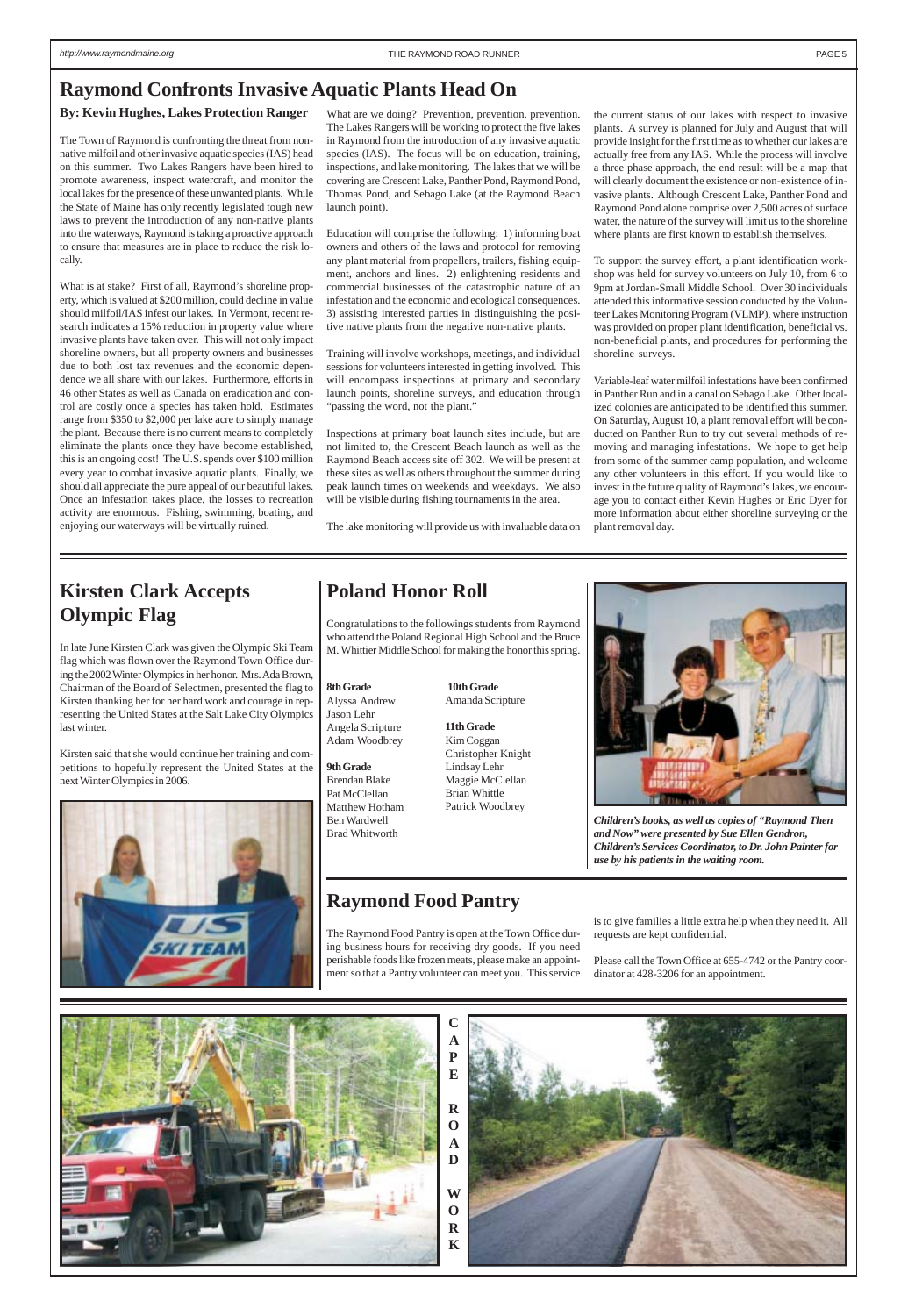### <span id="page-5-0"></span>**Raymond Tomorrow**

Raymond's Comprehensive Planning Committee held its first Neighborhood Meetings last month. In conjunction with the meetings, the Committee also did one of the most comprehensive mailings that has ever been done to Raymond's residents and stakeholders. The mailing consisted of a newsletter mailed to everyone on the Town's list of taxpayers as well as to every household that has a Raymond delivery address or Raymond post office box.

The purpose of the mailing was to promote the Neighborhood Meetings and to promote awareness of the Comprehensive Plan Update. The meetings were termed a great success by the committee. Lots of great comments came forth from stakeholders. It is fair to say that just about all of the attendees expressed great love for our community.

Attendees valued the lakes, scenic views and open space. They spoke highly of our schools, school class size, and educators. They felt municipals services are run efficiently.

Among the concerns raised were management of future development and population growth, traffic issues, preserving the rural character of the community, and preserving the quality of the lakes. Each of the three neighborhoods expressed concern about the speed of traffic in their neighborhoods as well as a strong interest in bike paths for their respective neighborhoods.

You are invited to follow along as we work toward defining Raymond Tomorrow. There will be more public meetings as the Plan Update begins to evolve. You are encouraged to provide your input. To receive the Committee e-mails, please send your full name and e-mail address to compplan@RaymondMaine.org

Committee meetings are open to the public. Minutes are posted on the Town's website. If you need help finding the site or have any questions, please send an e-mail to us.

### **Comprehensive Planning Demographics**

One of the first areas that the Comprehensive Planning Committee will address is housing.

Table 1 includes a summary of the changes in total housing stock since 1980 in various areas. Raymond's rate of increase was about the same as all surrounding communities and greater than Cumberland County (20%) and the State of Maine (17%). Between 1990 and 2000, Raymond grew by 484 housing units, or 25%.

#### **Table 1 - Changes In Total Housing Stock**

|                                       | <b>Total Number of Units</b> |         |             | <b>Increases, 1980-90</b> |               | <b>Increases, 1990-2000</b> |               |
|---------------------------------------|------------------------------|---------|-------------|---------------------------|---------------|-----------------------------|---------------|
|                                       | 1980                         | 1990    | <b>2000</b> | <u>#</u>                  | $\frac{0}{0}$ | <u>#</u>                    | $\frac{0}{0}$ |
| Raymond                               | 1.642                        | 2,050   | 2,534       | 408                       | 25            | 484                         | 24            |
| Casco                                 | 1.222                        | 1.677   | 1,958       | 455                       | 37            | 281                         | 17            |
| Gray                                  | 2.291                        | 2,836   | 3,202       | 545                       | 24            | 366                         | 13            |
| New Gloucester                        | 1.077                        | 1.363   | 1,889       | 286                       | 27            | 526                         | 39            |
| Poland                                | 1.509                        | 1.895   | 2,316       | 386                       | 26            | 421                         | 22            |
| Windham                               | 4.469                        | 5.200   | 6.088       | 731                       | 16            | 888                         | 17            |
| <b>Cumberland County</b>              | 91.791                       | 109,890 | 122,600     | 18,099                    | 20            | 12.710                      | 12            |
| State of Maine                        | 501,093                      | 587,045 | 651.901     | 85,952                    | 17.2          | 64,856                      | 11            |
| Source: U.S. Census, 1980, 1990, 2000 |                              |         |             |                           |               |                             |               |

#### **Housing Types**

The predominant housing type in Raymond is the single-family dwelling. Table 2 contains a breakdown of housing units in 2000 by housing type, as reported in the 2000 Census. In 2000, 93% of the housing units in Raymond were single family dwellings. This is a much higher percentage than in Cumberland County (63%) or the State as a whole (67%). Raymond has a very low percentage of mobile homes (1%), duplexes (2%) and multi-family dwellings (2%) compared to the other two jurisdictions.

#### **Table 2 - Total Housing Units by Type of Structure, 2000**

|                                              | <b>Raymond</b> |               | <b>Cumberland County</b> |               | <b>State</b> |               |
|----------------------------------------------|----------------|---------------|--------------------------|---------------|--------------|---------------|
|                                              | #              | $\frac{0}{0}$ | #                        | $\frac{0}{0}$ | #            | $\frac{0}{0}$ |
| Single-family, detached                      | 2.361          | 93            | 77.307                   | 63            | 439,459      | 67            |
| Single-family, attached                      | 28             |               | 5.071                    |               | 14,387       |               |
| Mobile home                                  | 34             |               | 5,636                    |               | 63,902       | 10            |
| <b>Duplex</b>                                | 54             |               | 8.657                    |               | 36,565       | 6             |
| Multi-family                                 | 57             |               | 25,887                   | 21            | 95,777       | 15            |
| Boat, RV, van, etc                           |                |               | 42                       |               | 1.811        |               |
| Total                                        | 2.534          | 99            | 122,600                  | 100           | 651.901      | 100           |
| $C_{\text{out}}$ II $C_{\text{on}}$ $\gamma$ |                |               |                          |               |              |               |

Source: U.S. Census, 2000

#### **Growth By Type of Structure, 1990- 2000**

Saturday August 17th 4:30 to 6:30pm Raymond Village Community Church Main Street (Rt. 121) Raymond Handicap Accessible Take out orders available. Call 655-7749

As shown in Table 3, between 1990 and 2000 89% of the housing growth in Raymond was in the form of detached, singlefamily dwellings. The number of mobile homes declined by nine. Duplexes and multi-family dwellings accounted for 10% of the housing growth during the decade. The growth in the number of multi-family dwellings is due in part to the construction of a 23-unit elderly housing project on Route 85.

#### **Table 3 - Raymond Growth in Housing Types, 1990-2000**

|                                 | 1990  | <u>2000</u> | # Increase | % of Total |
|---------------------------------|-------|-------------|------------|------------|
| Single-family, detached         | 1.929 | 2,361       | 432        | 89         |
| Single-family attached          | 13    | 28          |            |            |
| Mobile home                     | 43    | 34          | -9         | $-2$       |
| Multi-family/duplex             | 65    | 111         | 46         | 10         |
| Total                           | 2.050 | 2.534       | 484        | 100        |
| Source: U.S. Census, 1990, 2000 |       |             |            |            |

#### **Housing Age and Services**

Table 4 contains information on the age of housing and the percentage of homes with complete plumbing and kitchen facilities. Statistics on the age of housing have sometimes been used as a measure of the extent of substandard housing, but these are not necessarily a reliable gauge. Old housing in Raymond does not necessarily mean deteriorated housing. As shown in Table 4, Raymond has a lower percentage of homes constructed before 1939 (9%) than the County (29%) and State (29%). Virtually all the homes in Raymond have complete plumbing and kitchen facilities.

#### **Table 4 - Year-round Housing Age And Other Characteristics – 2000**

| <b>Structure Built</b>   | <b>Structure Built</b> | <b>Complete</b>           | <b>Complete</b>           |
|--------------------------|------------------------|---------------------------|---------------------------|
| <b>Between 1990-2000</b> | Before 1939            | <b>PlumbingFacilities</b> | <b>Kitchen Facilities</b> |

|                                             | $\frac{0}{0}$ | $\frac{0}{0}$ | $\frac{6}{6}$ | $\frac{0}{0}$ |
|---------------------------------------------|---------------|---------------|---------------|---------------|
| Raymond                                     |               |               | 100           | 100           |
| <b>Cumberland County</b>                    | 14            | 29            | 100           | 100           |
| State of Maine<br>Source: U.S. Census, 2000 |               | 29            | 99            | 99            |

#### **Housing Affordability**

One of the goals set forth in the State's growth management law is to encourage and promote affordable, decent housing opportunities for all Maine citizens." The law is based on the premise that any village or town is a more desirable place to live when composed of citizens of all income levels. Affordable, decent housing to accommodate a portion of all income levels is identified as an important element to providing a foundation for economic balance.

The State's growth management law requires that each municipality "…shall seek to achieve a level of 10% of new residential development, based on a 5-year historical average of residential development in the municipality, meeting the definition of affordable housing." Affordable housing is defined as an owner-occupied unit whose price results in a monthly housing cost that does not exceed 30% of the household's gross monthly income. Monthly cost includes mortgage principal and interest, insurance, real estate taxes and utilities. A rental unit would follow the same formula, where the monthly rate includes utilities.

### **Raymond Mentoring**

## **Partnership**

Interested in becoming a Big Brother, Big Sister or Foster Grandparent to a Raymond child who could use the support of a mentor? The Raymond Mentoring Partnership is looking for caring adult community members willing to build a rewarding relationship with a child. Mentors will meet with a child during the school year for about an hour one afternoon a week. Mentors will also be asked to participate in training and a few other program activities. For more information, call Lori Rand at 655-4277 or Eileen Stiles at 655-4193.

Would you like your child to have a Big Brother, Big Sister or Foster Grandparent for some extra adult friendship, guidance and attention? The Raymond Mentoring Partnership is now accepting referrals of children who could benefit from an additional support system. For information and program eligibility questions, call Lori Rand at 655-4277 or Eileen Stiles at 655-4193.

### **Pot Roast Supper**

Pot Roast, Mashed Potatoes, Green Beans, Carrots, Gravy, Rolls, Dessert, Beverages

Adults: \$6.50 Children 6 to 12 years of age \$3 Children: 5 and under FREE

*Continued on the next page*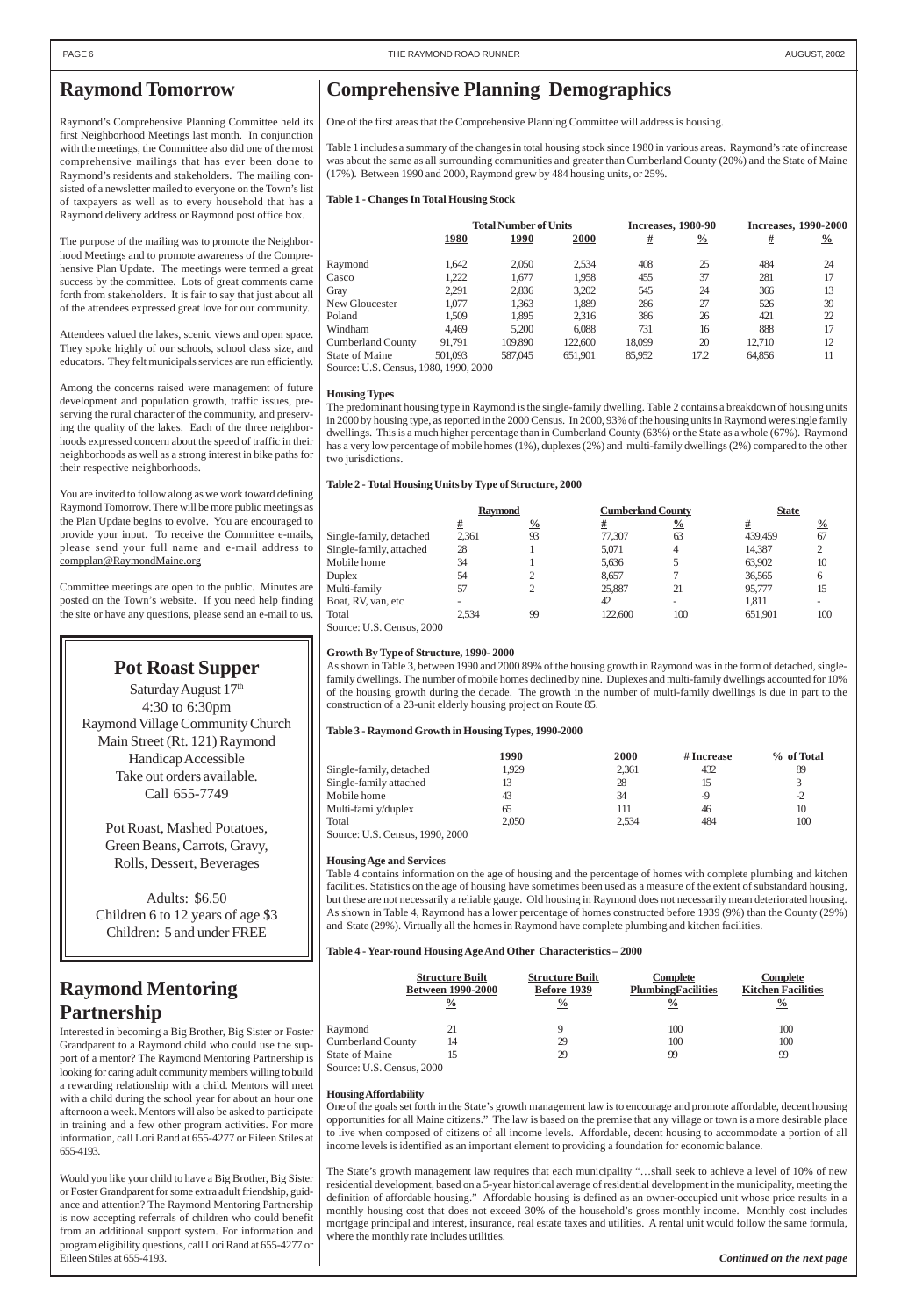\$24,000 budget shortfall will require a total team effort. Not having been a part of the initial budget process, I will be working with the School Board, administrators, our business manager and supervisors to develop a plan to that does not pass the cut on to the taxpayers. We will keep you informed of our decision making process.

A third challenge of a more global nature is the Elementary and Secondary School Act (ESEA) of "Leave No Child Behind". Norma Richard, Meg Waters and I have been meeting to begin to do our "best thinking" around this challenge. We are approaching this work with hope and optimism. As parents and a community, the most immediate evidence that you will have of this work is assessment data that will be shared publicly by next spring. This data will help us to begin to scaffold success for all learners and will be useful in informing our decision making for our 03-04

Affordable housing is a problem for some people in Raymond. The 2000 Census documents that 20% of homeowners and 33% of renters are spending more than 30% of their income on shelter costs. A survey of yearround residents and municipal employees taken shortly after completion of the 1991 Comprehensive Plan indicated a need for affordable housing.

#### **Analysis**

### **JSMS Recreation Area Installation Day** Saturday, August  $10<sup>th</sup>$ , 8am

**Rural area growth**. Raymond has undergone significant housing development during the past 10 years. Based on a review of that development, most of the development in the last five years has occurred within the rural areas. Recent seasonal conversions on lakeshores in the rural areas have exacerbated this trend. Approximately 75% of residential development has taken place on individual lots not created as part of a subdivision. The recommendation in the 1991 Plan to reduce lot sizes and road frontages in the growth zones has not been fully implemented.

**Growth patterns**. Raymond remains rural. However, development has spread along Town roads, in old farm fields and wood lots and especially on lake frontages and gravel camp roads. There has been a gradual but pervasive fragmentation of large land tracts. The Town's subdivision ordinance encourages cluster development, but does not require it. There are no incentives to cluster. There have been relatively few subdivisions constructed in the last 10 years.

**1991 Plan deficiency**. A major deficiency of the 1991 Comprehensive Plan (and subsequent ordinances) is its failure to direct growth into growth areas and away from rural areas. There is still significant open space in the community, but most of it is in the hands of private citizens. There is a real threat of losing open space as market pressures grow for developable lots and as increasing taxes force landowners to seek income from their land.

> Thank you, to all who have made Phase One a reality which will be ready by the time school opens!

**Housing types**. Most of the residential construction in Raymond has been in the form of single-family dwellings. Mobile home parks are permitted in the Village Residential ll zone, but no parks have been built there or anywhere else in Town. Other than the senior housing project, there have been few multi-family dwellings constructed in the Village Residential I District, where they are permitted.

Please give a little of your time and help to install the climbing apparatus, swing-set, tables, benches and basketball goals. Call 655 3167 or 655 4766 for more info.

The stage and brick walkway will already have been completed by the generous donation of time and labor of several local contractors.

We need adult volunteers to work with the Gametime representative and Kevin Woodbrey to assemble, and bolt together the equipment. We also expect to pour concrete into the footings and position the safety mulch ready for spreading when the concrete sets.

#### **We can do it together!**

The community installation will save us thousands on the cost of this project. If you can join us, please meet behind Jordan-Small Middle School. A list of needed tools follows. It is recommended that volunteers bring their own toolbox and assorted tools and leave them in their vehicles. That way tools and hardware are available when needed and have less risk of being lost or misplaced.

**HIGH HONORS** Amanda Dodson, Grade 9 Matt Fortin, Grade 12 Abby Hutchinson, Grade 11

**HONORS** Elizabeth Crockett, Grade 11 Colleen Fasold, Grade 11 William Yates, Grade 10

- Transit or builders level and rod
- Wheelbarrow
- Utility knives
- Tape measures
- Rock bar
- Roundpoint shovels
- Hoes and rakes
- 6' stepladder
- Adjustable wrench
- Channel lock pliers
- Vise grip pliers
- Line up tools or drift pin
- Ratchets and socket set
- Rat tail file
- 3/8" drive to ¼" quick change socket
- Rubber hammer
- Tie down straps or 6" quick grips
- 4' level
- Cordless drill and assorted size bits up to 17/32"
- Bolt cutters
- S-hook pliers Lawn tractors with cart to haul mulch (at end of installation)

Food and drink will be provided throughout the day.

We gratefully acknowledge the following donations to phase two of the recreation area:

- Hancock Lumber.
- Bernie and Nancy Pagurko: In honor of all dedicated teachers and our future leaders.

If you would like to help us attain our remaining \$13,000 goal by making a donation, please mail to Jordan-Small Middle School, 423 Webbs Mills Rd, Raymond ME 04071. Checks made payable to Jordan-Small Middle School.

### **Raymond Elementary School Report By: Norma Richard, Principal**

We are getting ready to start our third year at the beautiful Raymond Elementary School. We have been very busy this summer getting organized for the start of school on Wednesday, August 28. Kindergarten children will be coming for their visit on Thursday, August 29. Information regarding the kindergarten program will be mailed directly to parents.

We are happy to welcome two new teachers to the faculty. Mr. Stephen Seymour will be teaching kindergarten this year. Mr. Seymour has an extensive science background and brings his training in the ETEP program to our kindergarten program. Mr. Dennis Woodruff is the new special education teacher for our grade 3/4 resource room. Mr. Woodruff comes to Maine from Virginia. He is an experienced special educator, and was recognized as teacher of the year in his previous district. We are so pleased to have these two outstanding educators joining our staff.

Our K - 4 students will once again have their own bus runs this year. This is a great time to review with children bus expectations for Safety, Respect and In-Bounds. I am sure the children will remember the rhyme, "Bottom to bottom, back to back, with your backpack on your lap" as a reminder for sitting safely on the bus. We will be working with our students throughout the year to practice bus safety and to reinforce school expectations for behavior on the bus. We appreciate parent support in reinforcing and supporting bus rules.

As you purchase backpacks, lunch boxes, jackets, etc., please take the time to label all items with your child's name. You can not imagine how many lunch boxes, hats, jackets, sneakers, boots and other items of clothing end up in the lost and found each day. Many items are not claimed and are disposed of at the end of the school year. We would much prefer to return these things to the children.

Wendy, our wonderful receptionist, will be sending home a packet of important materials during the first two weeks of school. This packet includes such paperwork as emergency forms, free and reduced lunch applications, school insurance information, and a magnetic school calendar to keep you up to date throughout the school year. We ask that you take extra care in providing the office with emergency information, particularly for emergency dismissals. We are also requesting that all parents make plans in advance for weather and other early dismissals that may result in a change in busing, as we are unable to call parents for that information during an early dismissal.

We look forward to seeing the children return, as the first day of school is always an exceptional day for students and staff. Please do not hesitate to contact the school office at 655-8672, if you have any questions that need to be answered prior to the start of school. The school office will be open full time starting on Monday, August 19 to register new elementary students.

### *Continued from page 1* **Superintendent Report**

### **NYA Honor Roll**

North Yarmouth Academy announces the Honor Roll for the Third Trimester.

HIGHEST HONORS Renee Fortin, Grade 9 Shawn Gagne, Grade 10 Benjamin White, Grade 11

> school budget. During the upcoming months we will communicate the progress on this initiative. As daunting a challenge as some may see this, we approach this as a time of opportunity to guarantee success to more learners.

As your new superintendent, I am designing an entry plan that defines how I plan to begin work. I am planning a set of interviews, feedback sessions and school and community visits. These will be opportunities to assist us in getting to know one another as fully as possible in a brief amount of time, to collect data that allow us to examine key issues in our organization's past, to honor the work that has already been done, to make data driven decisions identifying tasks that need to be done and to establish how to inspire and mobilize our entire community of learners to accomplish these tasks. I will communicate the trends and patterns that emerge from this data collection. I look forward to meeting more of you as part of this entry plan. I would like to express special thanks to Suzie Brockelback, PTA President, who has agreed to work together on sponsoring some

of these events. I am most impressed with the One Raymond concept, and we will work hard to translate that powerful concept to one K-8 school community and not one community with two schools. I look forward to working closely with all of you to guarantee continuous improvement to our entire community of learners.

### **Coming Next Month**

Innisbrook Wraps presents the ultimate gift wrap collection this fall at the Raymond Elementary and Jordan-Small Middle Schools. Our fall Innisbrook sale will begin on September 13. Just wait until you see this year's collection!

> \*Award Winning Gift Wrap Designs \*Great Gift Products for Kids of All Ages \*Gourmet Food and Chocolates Galore

Innisbrook Schools can also order on the web 365 days of the year at www.innisbrook.com. The Raymond Schools' customer # is 104999. Families and out of town friends can order and re-order over 150 Innisbrook products on-line all year long! Products will be delivered right to your door and your child's school will receive the 50% profit.

### <span id="page-6-0"></span>**Demographics continued...**